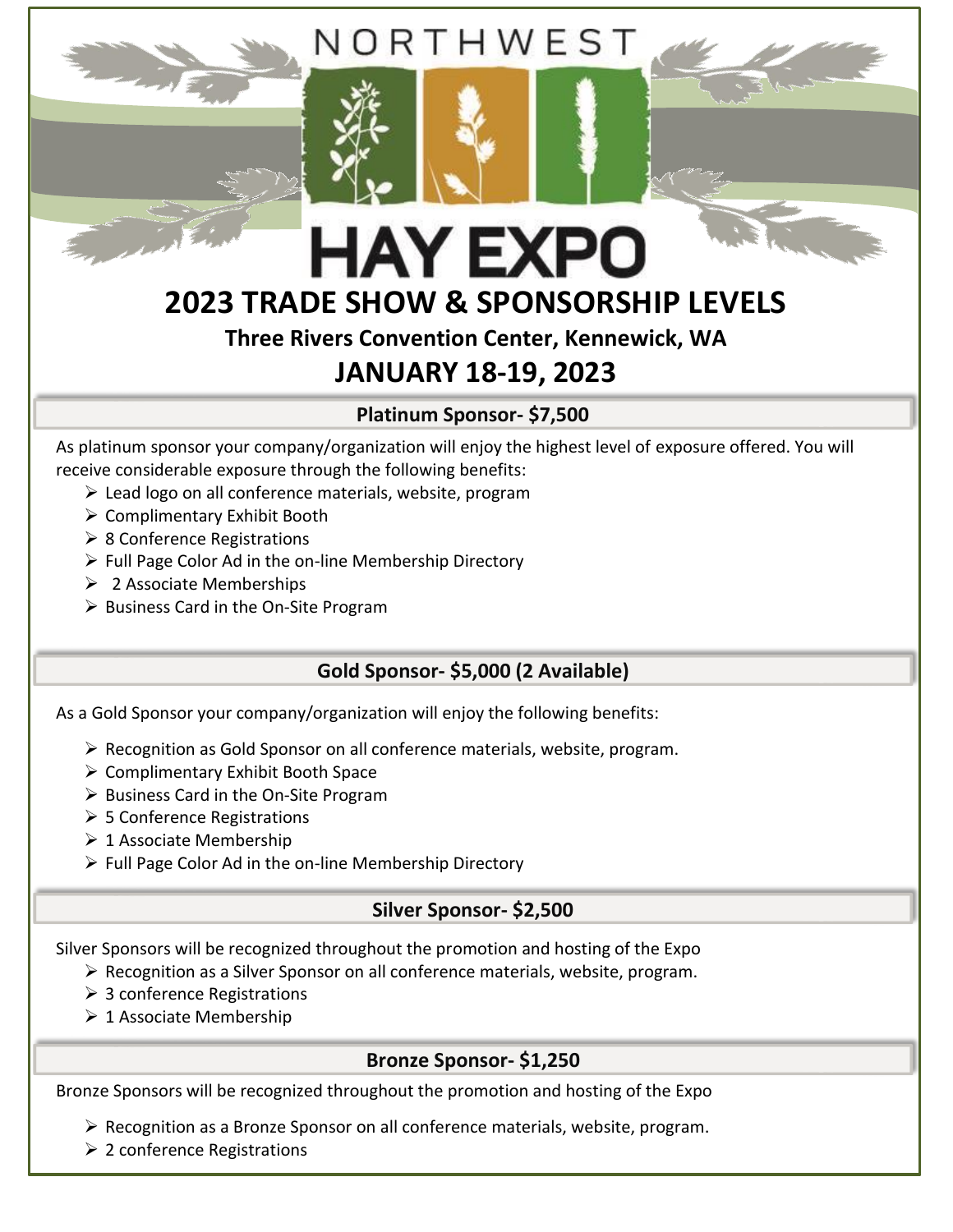NORTHWEST



# **2023 TRADE SHOW & SPONSORSHIP LEVELS**

## **Three Rivers Convention Center, Kennewick, WA**

## **JANUARY 18-19, 2023**

**Supporter Sponsor- \$500**

Supporter Sponsors will be recognized with a listing in the conference program and on signage – includes one conference registration.

### **Exhibit Space - \$575**

- $\geq 8$  x 10 Booth (includes one table, skirting, 2 chairs and access to electrical)
- ➢ One Convention Registration

### **Supporter Package – Exhibit Space and Directory Ad - \$875**

- $\geq 8$  x 10 Booth (includes one table, skirting, 2 chairs and access to electrical)
- ➢ Full Page Color ad in the on-line Annual Membership Directory
- ➢ One Convention Registration

#### **Open Floor Exhibit Space**

- $\geq 250$  sq ft \$625
- $>$  500 sq ft \$1,000
- $> 750$  sq ft \$1,375
- $\geq 1,000$  sq ft \$1,750

Washington State Hay Growers Association 6601 W. Deschutes Ave., Suite C-2 Kennewick, WA 99336 (509) 585-5460 [www.wa-hay.org](http://www.wa-hay.org/) [snolan@agmgt.com](mailto:snolan@agmgt.com)